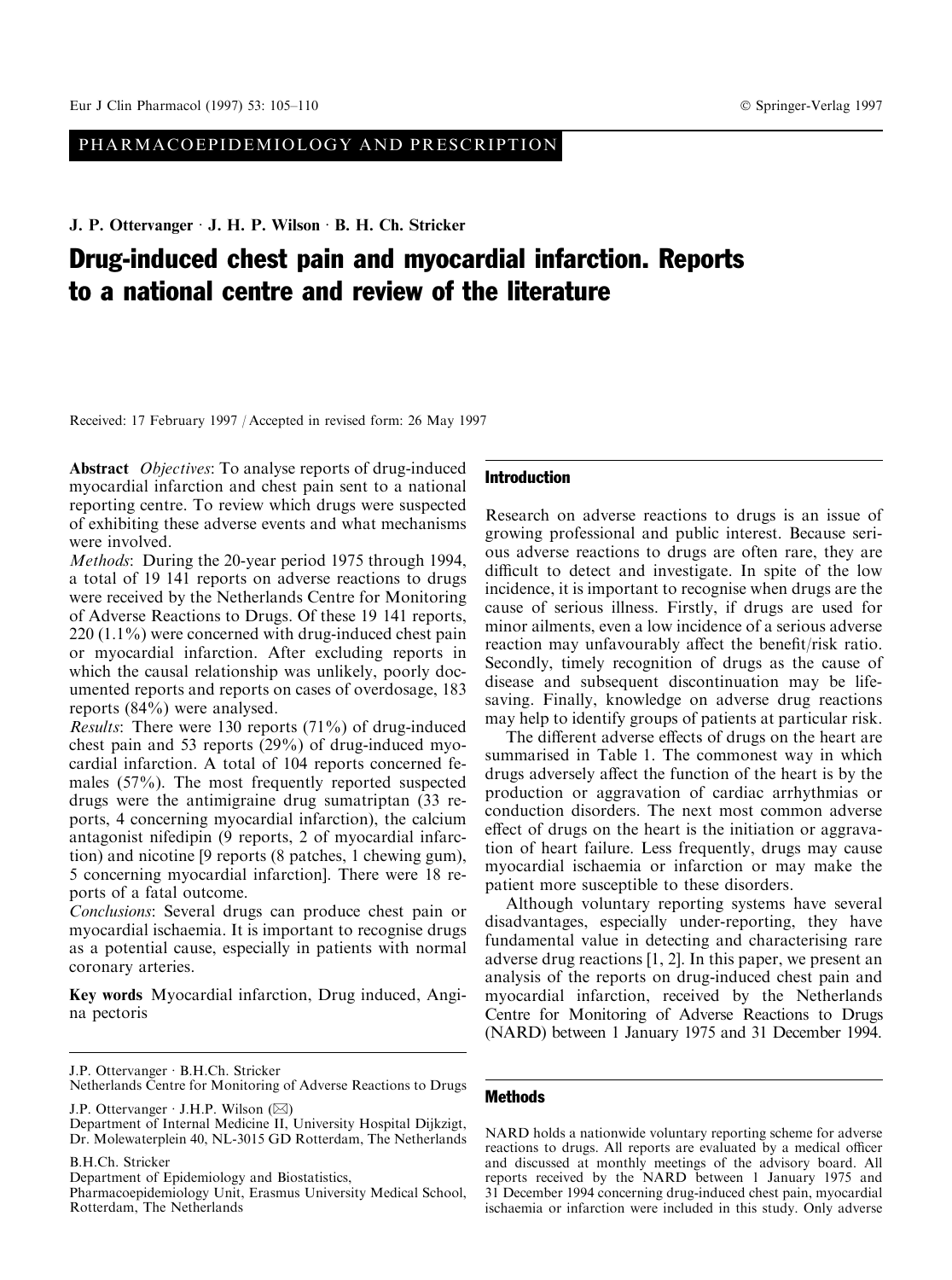|  | ł<br>×<br>۰, | ٧<br>i<br>×<br>۰. |
|--|--------------|-------------------|
|--|--------------|-------------------|

Table 1 Different adverse effects of drugs on the heart

| Arrhythmias and conduction disorders                          | ------<br>ference |
|---------------------------------------------------------------|-------------------|
| Heart failure                                                 | $a$ P va          |
| Direct: negative inotropism or chronotropism                  |                   |
| Indirect: salt and water retention                            |                   |
| Myocardial ischaemia/infarction                               | Resul             |
| Direct: reduced coronary blood flow, thrombosis               |                   |
| Indirect: coronary steal, interaction with anti-anginal drugs |                   |
| Pericardial disease                                           | <b>NAR</b>        |
| Haemopericarditis                                             | 19 14             |
| <b>Others</b>                                                 | repor             |
|                                                               |                   |

drug reactions due to drugs administered in therapeutic doses were considered. All reports came from general practitioners, specialist doctors or hospitals. Minimally requested were data about the age and sex of the patients, dose and duration of use of the suspected drug and clinical signs and symptoms. Each report was evaluated carefully, whereafter the likelihood of a causal relationship was assessed between use of the suspected drug(s) and the symptoms. Evaluation of potential causality of the relationship was based on the temporal relationship of the adverse reaction, pharmacological potential of the suspected drug(s), exclusion of other possible causes of myocardial ischaemia, such as coronary stenoses, and the results of re-exposure (=rechallenge) [3]. A causal relationship was considered 'unclassified' or 'unlikely', respectively, when too few data were available or when more likely causes were found. In the analysis, reports were excluded if the causal relationship was unlikely or unclassified.

Acute myocardial infarction was considered to be present if at least two of the following criteria were present: (1) a recent positive clinical history of chest pain of at least 30 min; (2) characteristic changes in the electrocardiogram; and (3) peak elevation of serum enzymes [creatine phosphokinase (CPK), serum glutamic oxaloacetic transaminase (SGOT)] of at least twice the upper limit of normal.

Differences between group means were tested by two-tailed Student's t-test. A Chi-square statistic was calculated to test difes between proportions. Statistical significance was defined as  $u$ lue of less than 0.05.

## Results

D received, during the study period, a total of 1 reports on adverse reactions to drugs. Of these ts,  $220$  (1.1%) concerned reports of drug-induced chest pain or myocardial infarction. Twenty-two reports (10%) were poorly documented and in 15 reports (6.8%), the causal relationship was unlikely. The poorly documented reports and the reports in which the causal relationship was unlikely were excluded from further analysis. Three reports, on myocardial infarction to sumatriptan, nicotine and sulprostons, respectively, have previously been reported in the literature as a case-report [4].

The 183 reports, which were suitable for analysis, concerned 103 females (56%) and 80 males (44%), with an average age of 51 years. There were 130 reports  $(71\%)$  of drug-induced chest pain and 53 reports  $(29\%)$ of drug induced myocardial infarction. Of the 130 patients with chest pain attributed to use of drugs, 40 patients (31%) had a positive rechallenge after renewed exposure to the drug. Compared with drug-induced chest pain, drug-induced myocardial infarction was more frequently reported in males (63 vs  $35\%$ ;  $P \le 0.001$ ). Eighteen patients (9.8%) died after myocardial infarction. Age was not related to myocardial

| <b>Table 2 Overview of drugs</b><br>which were related to chest pain<br>or myocardial infarction in 183<br>reports <sup>a</sup> . <i>NSAIDs</i> non-steroidal<br>anti-inflammatory drugs | Drug group (number of reports) Drug (number of reports)                                                                                                                                                                   |                                                                                                                                                                                                                                                                                                                                                                                                                                                          |  |
|------------------------------------------------------------------------------------------------------------------------------------------------------------------------------------------|---------------------------------------------------------------------------------------------------------------------------------------------------------------------------------------------------------------------------|----------------------------------------------------------------------------------------------------------------------------------------------------------------------------------------------------------------------------------------------------------------------------------------------------------------------------------------------------------------------------------------------------------------------------------------------------------|--|
|                                                                                                                                                                                          | Cardiovascular (37)<br>Ca-antagonists (15)<br>$ACE$ inhibitors $(6)$<br>$\beta$ -adrenoceptor blockers (5)<br>$\alpha_1$ -adrenoceptor blockers (2)<br>Other $(9)$<br>Central nervous system (53)<br>Antidepressants (17) | Nifedipine (9), diltiazem (4), verapamil (2)<br>Captopril (1), lisinopril (2), perindopril (2), enalapril (1)<br>Oxprenolol $(1)$ , pindolol $(1)$ , atenolol $(1)$ , metoprolol $(2)$<br>Urapidil $(1)$ , prazosin $(1)$<br>Diuretics $(7)$ , ibopamine $(1)$ , disopyramide $(1)$<br>Imipramine (1), amitriptyline (2), mianserin (1), moclobemide (4),<br>fluvoxamine $(2)$ , trazodone $(2)$ , fluoxetine $(3)$ , maprotiline $(1)$ ,<br>doxepine(1) |  |
|                                                                                                                                                                                          | Antipsychotics (1)<br>Anti-migraine (35)<br>Respiratory system (15)<br>$\beta$ -sympatho-mimetics (7)<br>Antihistamines (5)<br>Other $(3)$<br>Hormones (12)                                                               | Clozapine(1)<br>Ergotamine $(1)$ , sumatriptan $(33)$ , methysergide $(1)$<br>Salbutamol (3), salmeterol (4), formoterol (2)<br>Terfenadine $(1)$ , cetirizine $(2)$ , cinnarizine $(2)$<br>Theophylline $(1)$ , beclomethason $(1)$ , noscapine $(1)$<br>Oral contraceptives (4), oestrogens (3),<br>sulprostone $(1)$ , epoetin $(1)$ , desmopressin $(3)$                                                                                             |  |
|                                                                                                                                                                                          | Anti-infectives (15)<br>Antibiotics (10)<br>Others $(6)$<br>Analgesics (10)<br>Gastro-intestinal drugs (5)<br>Miscellaneous (44)                                                                                          | Nitrofurantoin (4), co-trimoxazole (1), amphotericin (1),<br>amoxicillin (1), metronidazole (1), norfloxacin (1)<br>Mefloquine (3), niridazol (2), ketoconazol (1)<br>$NSAIDs$ (6), glafenine (2), penicillamine (1)<br>aspirin $(1)$<br>Cisapride $(2)$ , cimetidine $(2)$ , domperidon $(1)$<br>Alfuzosin (3), nicotine (9), amphetamines (2), fenfluramine (2),<br>$\beta$ -blocker containing eye drops (4), various (24)                            |  |

<sup>a</sup> In nine reports, more than one drug was suspected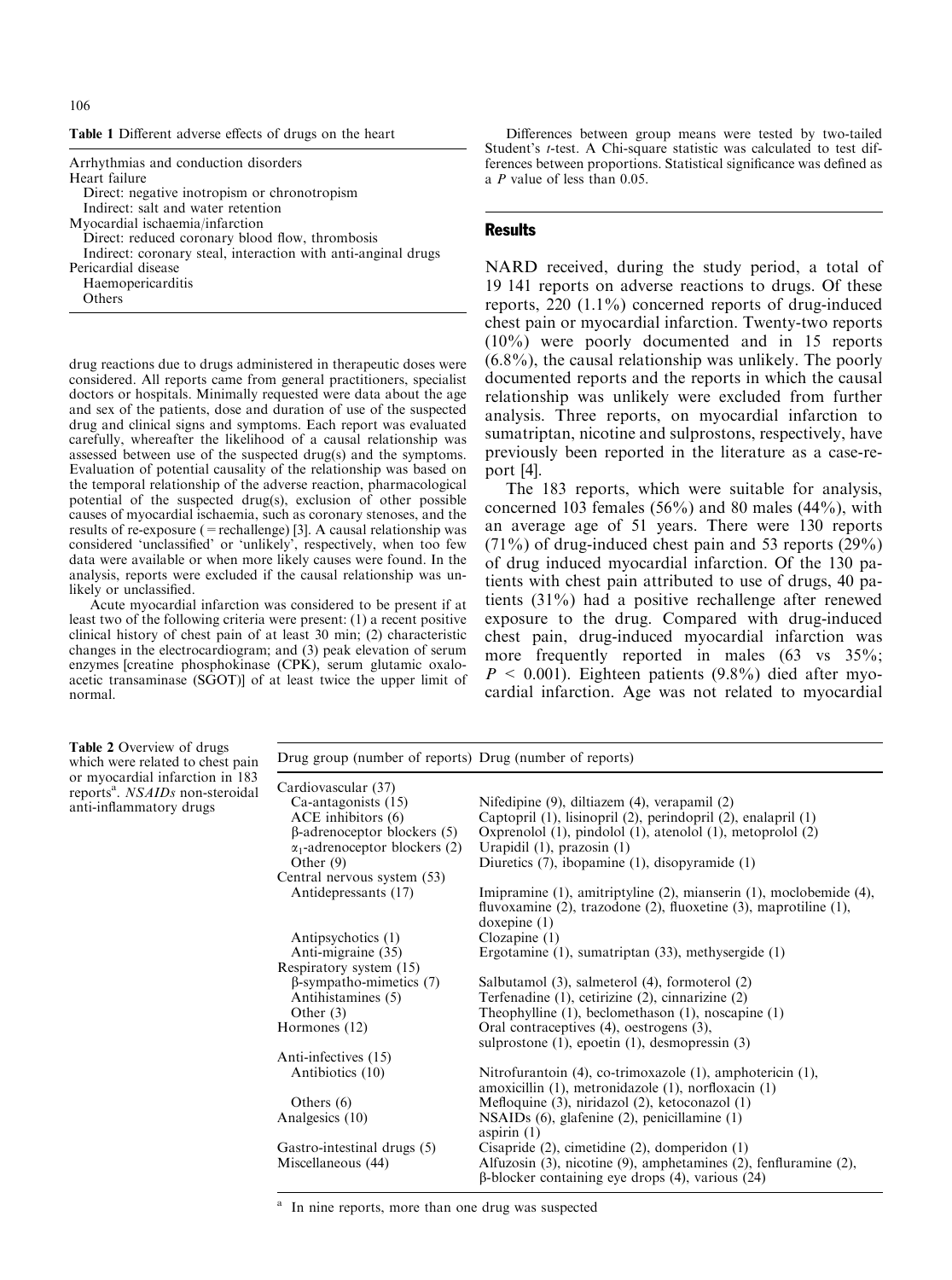infarction or death. Only in a few patients with druginduced chest pain was an ECG performed, but, by the time this was done, in almost every patient the chest pain had already disappeared. In six patients abnormal ECGs were observed.

In 174 out of 183 reports, one drug was suspected to have caused the adverse reaction, whereas in five reports, two drugs were suspected and in four reports, more than two drugs were suspected. Chest pain or myocardial infarction were attributed to a total of 98 different drugs (Table 2). The drugs most frequently reported were sumatriptan (33 reports), nicotine (9 reports), nifedipine (9 reports), diltiazem (4 reports), moclobemide (4 reports) and salmeterol (4 reports).

There were several reports of chest pain or myocardial infarction attributed to the use of cardiovascular drugs. Fifteen reports concerned calcium-channel blocking agents: nine reports concerning nifedipine (seven chest pain, two acute myocardial infarction), four reports concerning diltiazem (all chest pain) and two reports concerning chest pain attributed to use of verapamil. There were three reports of chest pain induced by systemic use of b-adrenoceptor blockers (oxprenolol, pindolol and atenolol). ACE inhibitors were suspected in five reports: captopril (one report of chest pain), lisinopril (one report of chest pain, one report of myocardial infarction) and perindopril (one report of chest pain, one report of myocardial infarction).

There were 17 reports of chest pain or myocardial infarction attributed to the use of antidepressants. Three of them concerned fatal myocardial infarction after use of tricyclic antidepressants (one imipramine, two amitriptyline). Of four reports concerned with myocardial infarction attributed to use of the monoamine oxidase (MAO)-A inhibitor moclobemide, two concerned a fatal reaction.

Several reports concerned chest pain or myocardial infarction attributed to drugs for respiratory problems, of which seven reports concerning  $\beta$ -sympatho-mimetics are of special interest.

Four reports concerned adverse reactions attributed to use of oral contraceptives (two myocardial infarction, two chest pain), whereas in three reports, chest pain or myocardial infarction was attributed to other oestrogens. One report concerned a myocardial infarction due to intravenous administration of sulprostone. Three reports concerned chest pain (one report) or myocardial infarction (two reports) attributed to desmopressin.

### **Discussion**

The most common cause of myocardial ischaemia is coronary artery sclerosis and stenosis, whereas an acute myocardial infarction is mostly caused by occlusive thrombi in atherosclerotic coronary arteries. Transmural myocardial infarction with angiographically normal coronary arteries is rare [5] and has been associated with a defect of fibrinolysis [6], early age [7], cigarette smoking [8] and drug use. Especially in patients with chest pain or myocardial infarction and normal coronary arteries, it is important to consider drugs as a potential cause of the complaints.

Although the incidence of acute myocardial infarction due to drug-induced ischaemia is probably low, there are several reasons why it is important to know which drugs can induce myocardial ischaemia and what mechanism is involved. Firstly, drugs which should be used cautiously can be identified, especially in patients with coronary artery disease. Secondly, it is important to consider a drug adverse event if chest pain occurs in a patient using some specific drugs, particularly if it is a patient without any reason to suspect a cardiac origin of the complaints, for example a young female. Under certain circumstances, discontinuation of a specific drug may prevent myocardial infarction and may be life-saving. Thirdly, in patients diagnosed as having myocardial infarction or angina pectoris with normal coronary angiography, the possibility of an association with the intake of some drugs should be considered. Fourthly, the diagnostic and therapeutic approach of patients with drug-induced myocardial ischaemia or infarction may differ from patients with regular myocardial ischaemia or infarction. Finally, the pharmacological mechanisms may also provide insight into the pathophysiology of `not-druginduced' myocardial ischaemia.

It is, of course, important to remember that our reports of chest pain or myocardial infarction concern rare adverse reactions, and that the risk-benefit assessment of a specific drug can be only assessed in a (randomised) clinical trial.

#### Cardiovascular drugs

There were several reports of chest pain or myocardial infarction after use of cardiovascular drugs. Especially interesting were 15 reports of chest pain or myocardial infarction attributed to calcium-antagonists. Recently, in a case-control study of hypertensive patients, a relatively higher risk for myocardial infarction was found in patients taking calcium antagonists [9]. In a meta-analysis by Furberg et al., a dose-dependent association of use of nifedipine with mortality was observed [10]. Since hypertension is associated with both myocardial infarction and mortality, these associations are explained by some as a result of confounding by indication [11]. Confounding by indication can even result in a dosedependent association. There are, however, several casereports in which a relationship between administration of nifedipine and aggravation of myocardial ischaemia was observed [12, 13].

There were three reports of chest pain induced by systemic use of  $\beta$ -adrenoceptor blockers (oxprenolol, pindolol and atenolol), and four reports of chest pain induced by b-adrenoceptor blocker-containing eye drops (timolol 2x, betaxolol, metipranolol). Acute myocardial infarction has been associated with propranolol [14] and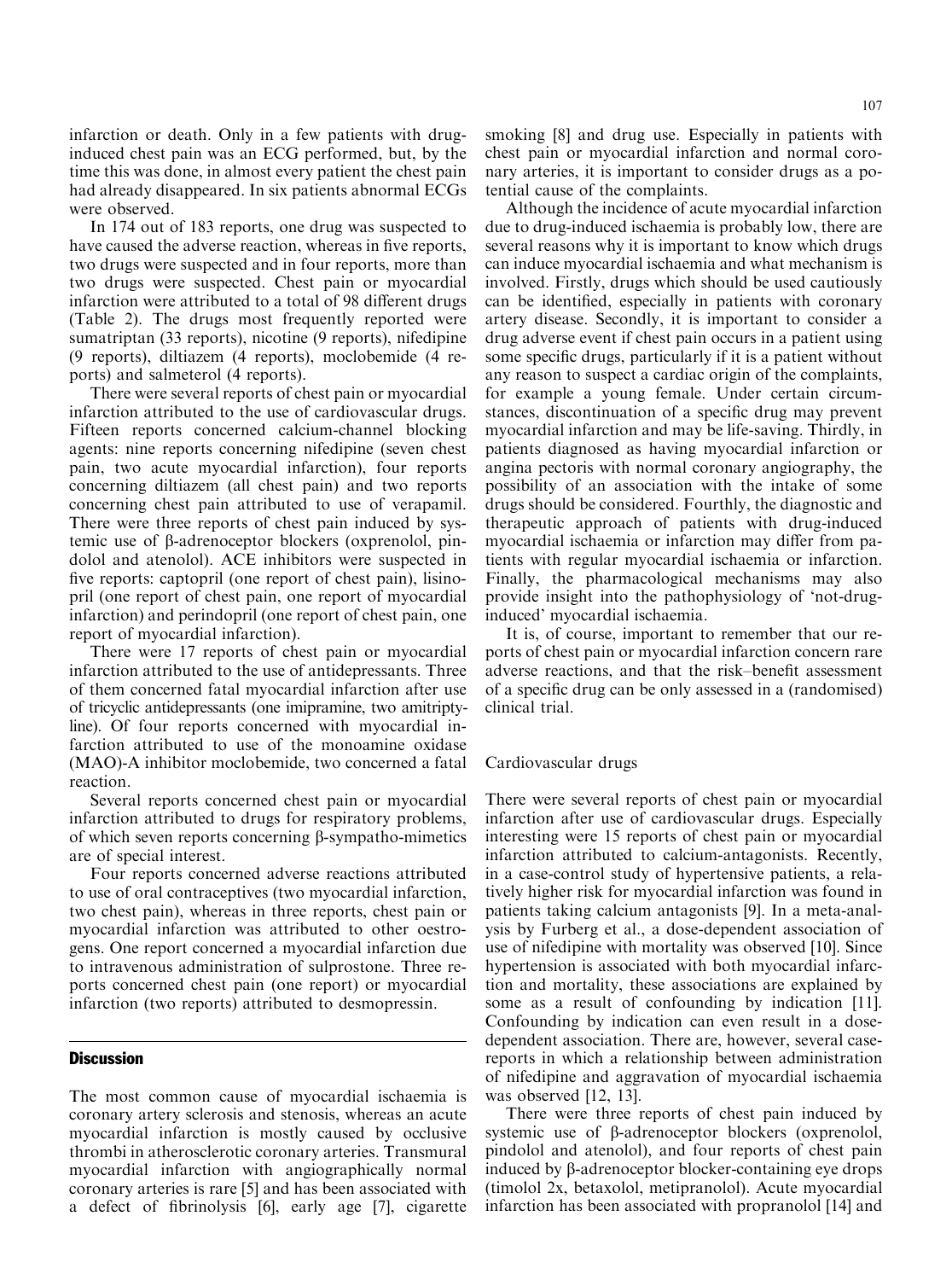metoprolol  $[15]$ . Also  $\beta$ -blocker-containing eye drops have been associated with chest pain [16] and myocardial infarction [17]. The pathophysiological mechanism of b-adrenoceptor blocker-induced myocardial ischaemia is probably coronary vasospasm mediated by  $\alpha$ -adrenoceptors [15].

A few reports concerned chest pain or myocardial infarction attributed to the use of ACE inhibitors. In the literature, several case reports of angina pectoris related to captopril have been published [18, 19].

## Central nervous system

There were three reports of fatal myocardial infarction attributed to tricyclic antidepressants. This is especially of interest because, recently, in a case-control study, an unexpected six fold increase in risk of fatal myocardial infarction, associated with current use of tricyclic antidepressants was demonstrated in young women [20]. In general, the cardiovascular effects of tricyclic antidepressants are considered to consist mainly of conduction disturbances, arrhythmias and orthostatic hypotension [21, 22]. Myocardial infarction was attributed to moclobemide in four reports. Recently, hypertension was described as an adverse reaction to this MAO-A inhibitor [23].

## Anti-migraine drugs

In the literature, there have been several reports of cardiac ischaemia due to the antimigraine drugs ergotamine [24, 25], methysergide [26], sumatriptan [27] and isometheptene [28]. The proposed mechanism is coronary spasm. There was a large number of reports sent to our centre of chest pain (29 reports) and several reports (four) of myocardial infarction attributed to the use of the new anti-migraine drug sumatriptan. One report of myocardial infarction [29] and 13 reports of chest pain [30] were previously published in the literature as case reports. In clinical trials, the frequency of chest pain after use of sumatriptan was approximately 5% [31, 32], whereas in a postmarketing study, the frequency was estimated to be 8% [33]. Furthermore, several cardiac adverse reactions associated with use of sumatriptan have been reported in the literature [27, 34, 35]. It is, however, not yet known whether the frequency of cardiac adverse reactions to sumatriptan is more frequent than to ergotamine.

## Respiratory system

There were six reports of myocardial infarction and one report of chest pain attributed to use of b-sympathomimetics and one report of myocardial infarction attributed to theophylline. In the literature, acute myocardial infarction following both intravenous and inhaled treatment with salbutamol has been described [36, 37]. An increase of mortality in regular users of  $\beta_2$ -adrenoceptor agonists has been demonstrated, but drug-induced myocardial ischaemia is not considered to be one of the mechanisms [38]. A case report of a patient who experienced a myocardial infarction attributed to use of theophylline was previously published [39]. Furthermore, it has been demonstrated that theophylline can cause tachycardia and myocardial ischaemia, even at the recommended doses [40]. However, since cardiac and respiratory disease commonly co-exist (and have several risk factors in common, such as smoking) the causal implications remain difficult to assess.

## Hormones

There were two reports of myocardial infarction during use of oral contraceptives. In fact, this potential association cannot be clarified by case reports, since there is a lack of clear temporal relationship. In a case-control study, Thorogood et al. demonstrated that current users of oral contraceptives had an increased, although not statistically significant, risk of fatal myocardial infarction [41]. A more recently published study demonstrated a reduced risk of myocardial infarction in users of thirdgeneration oral contraceptives [42].

In two reports of myocardial infarction and in one report of chest pain, the reactions were attributed to use of desmopressin. This association has previously been described in the literature [43].

### Analgesics

Coronary spasm has been described after administration of naproxen (44) and glafenine (45): the proposed mechanism is an allergic reaction [44].

# Miscellaneous

Of the reports of chest pain  $(n = 4)$  or myocardial infarction  $(n = 5)$  attributed to use of nicotine sent to the national centre one had previously been published as a case report [46]. There have been reports of serious cardiovascular adverse reactions in the literature, including acute myocardial infarction and cardiac arrest, associated with continued smoking during use of the patches  $[47-49]$ .

There were two reports of acute myocardial infarction and one report of chest pain attributed to the use of alfuzosin. Alfuzosin is a relatively new drug, used for the symptomatic treatment of benign prostatic hyperplasia, which acts as an antagonist of  $\alpha_1$ -adrenoceptors [50]. According to the close temporal relationship with intake of alfuzosin, the relationship between use of this drug and the adverse reactions seems to be probable. Alfuzosin is, however, often prescribed to patients with a high risk of coronary diseases (elderly males). There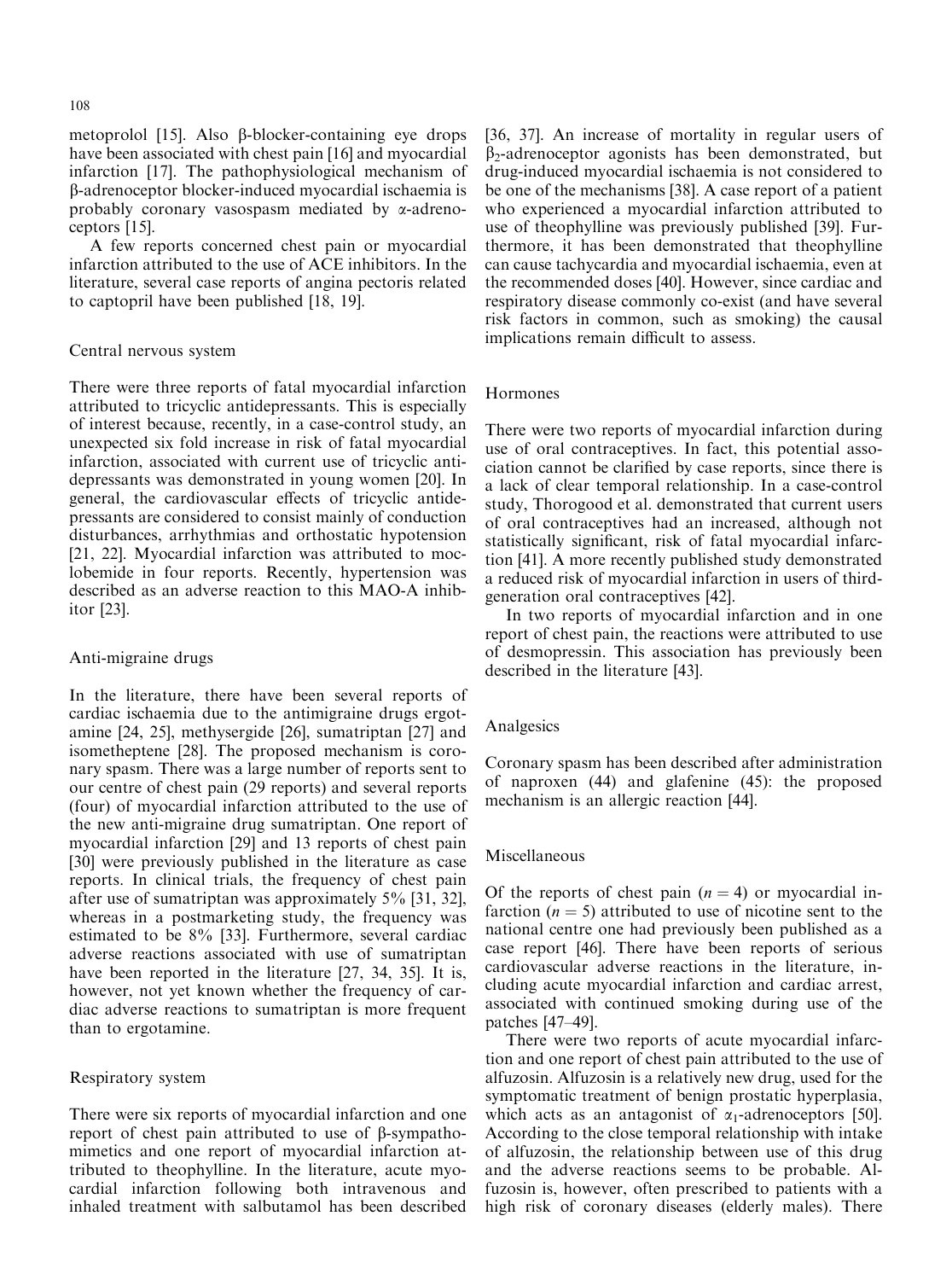were also reports concerning chest pain attributed to two other  $\alpha_1$ -adrenoceptor blockers, urapidil and prazosin, used for treatment of hypertension.

Two reports also concerned chest pain attributed to use of fenfluramine. Myocardial infarction associated with dexfenfluramine has been described previously [51].

## Underreporting and selective reporting

The most important disadvantages of a spontaneous reporting system are under-reporting and selective reporting. According to the latter, it is particularly interesting that chest pain or myocardial infarction was not even in one report attributed to cytostatic drugs, blood coagulation factors or cocaine.

Malignancy may affect the heart by direct invasion, as in lymphoma or by blood-borne metastases, as in malignant melanoma [52]. Moreover, several antiproliferative drugs and/or irradiation to the mediastinum can cause cardiac damage  $[53-55]$ . These drugs include 5fluorouracil [56], taxol [57], bleomycin and etoposide [58] and cisplatin [59].

Several cases of myocardial infarction attributed to the administration of blood coagulation factors have been documented in the literature [60–62]. In most cases, patients with haemophilia were involved.

Cases of cocaine-induced myocardial infarction were previously reviewed in the literature [63].

In conclusion, the present study, the reports of druginduced chest pain or myocardial infarction as reported to the NARD during the period 1975 through 1994 were demonstrated. The reviewed reports give an impression of the different drugs and the different mechanisms in the difficult field of drug-induced myocardial ischaemia or infarction.

#### References

- 1. Rawlins MD (1988) Spontaneous reporting of adverse drug reactions I: the data, II: uses. Br J Clin Pharmacol 26: 1-11
- 2. Venning GR (1983) Identification of adverse reactions to new drugs. BMJ 286: 289-292
- 3. Stricker BHC (1989) Side effects of drugs: assessment of causality. Ned Tijdschr Geneeskd 133: 275-280
- 4. Fliers E, Dueren DR, van Zwieten PA (1991) A prostaglandin analogue as a probable cause of myocardial infarction in a young woman [letter]. BMJ 302: 416
- 5. Raymond R, Lunch J, Underwood D, leatherman J, Razavi M (1988) Myocardial infarction and normal coronary arteriography: a 10 year clinical and risk analysis of 74 patients. J Am Coll Cardiol 11: 471-477
- 6. Verheugt FWA, Cate JW ten, Sturk A, Imandt L, Verhorst PM, Eenige MJ van, Verwey W, Roos JP (1987) Tissue plasminogen activator activity and inhibition in acute myocardial infarction and angiographically normal coronary arteries. Am J Cardiol 59:  $1075-1079$
- 7. Rosenblatt A, Selzer A (1977) The nature and clinical features of myocardial infarction with normal coronary arteriogram. Circulation 55: 578-581
- 8. McKenna Wj, Chew CYC, Oakley CM (1980) Myocardial infarction with normal coronary angiogram (possible mecha-

nism of smoking risk in coronary artery disease). Br Heart J 43: 493±498

- 9. Psaty BN, Heckbert SR, Koepsall TD, Siscovick DS, Raghunathan TE, Weiss NS, Rosendaal FR, Lemaitre RN, Smith NL, Wahl PW (1995) The risk of myocardial infarction associated with antihypertensive drug therapies. JAMA 274: 620– 625
- 10. Furberg CD, Psaty BM, Meyer JV. Nifedipine (1995) Doserelated increase in mortality in patients with coronary heart disease. Circulation 92: 1326-1331
- 11. Buring JE, Glynn RJ, Hennekens CH (1995) Calcium channel blockers and myocardial infarction: a hypothesis formulated but not yet tested. JAMA  $274: 654-655$
- 12. Jariwalla AG, Anderson EG (1978) Production of ischaemic cardiac pain by nifedipine. BMJ 1:  $1181-1182$
- 13. Sia STB, MacDonald PS, Triester B, Oliver LE, Horowitz JD, Goble AJ (1985) Aggravation of myocardial ischaemia by nifedipine. Med J Aust 142: 48-50
- 14. Millar AB (1982) Myocardial infarction during asthmatic attack induced by ingestion of propranolol. J R Soc Med 75: 661±662
- 15. Nanas JN, Sutton RB, Alazraki N, Tsagaris TJ (1987) Acute myocardial infarction in post infarct patient possibly through beta blocker-induced coronary artery spasm. Am Heart J 113: 388±391
- 16. Nelson WL, Fraunfelder FT, Sills JM, Arrowsmith JB, Kiritsky JN (1986) Adverse respiratory and cardiovascular events attributed to timolol ophthalmic solution, 1978–1985. Am J Ophthalmol 102: 606-611
- 17. Chamberlain TJ (1989) Myocardial infarction after ophthalmic betaxolol. N Engl J Med 321: 1342
- 18. Davis JB (1988) Chest pain after captopril. BMJ 296: 214
- 19. Baker KM, Johns DW, Ayers CR, Carey R (1980) Ischaemic cardiovascular complications concurrent with administration of captopril. Hypertension 2: 73-74
- 20. Thorogood M, Cowen P, Mann J, Murphy M, Vessey M (1992) Fatal myocardial infarction and use of psychotropic drugs in young women. Lancet  $340: 1067-1068$
- 21. Halper JP, Mann JJ (1988) Cardiovascular effects of antidepressant medications. Br J Psychiat 153 [suppl 3]: 87–98
- 22. Rudorfer MV, Potter WZ (1989) Antidepressants; a comparative review of the clinical pharmacology of the ``newer'' versus the "older" drugs. Drugs  $37: 713-738$
- 23. Coulter DM, Pillans PI (1995) Hypertension with moclobemide. Lancet 346: 1032
- 24. Klein LS, Simpson RJ Jr, Stern R, Hayward JC, Foster JR (1982) Myocardial infarction following administration of sublingual ergotamine. Chest 82: 375-376
- 25. Snell NJ, Russel-Smith C, Coysh HL (1978) Myocardial ischaemia in migraine suffers taking ergotamine. Post Med J 54: 37±39
- 26. Hudgson P, Foster JB, Walton JN (1967) Methysergide and coronary-artery disease. Lancet 1: 444-445
- 27. Ottervanger JP, Stricker BHC (1995) Cardiovascular adverse reactions to sumatriptan: cause for concern? CNS Drugs 3: 90– 98
- 28. George S, Vannozi R (1993) Myocardial infarction induced by migraine therapy. Ann Emerg Med 25: 718-719
- 29. Ottervanger JP, Paalman HJA, Boxma GL, Stricker BHC (1993) Transmural myocardial infarction with sumatriptan. Lancet 341: 861-862
- 30. Stricker BHC (1992) Coronary vasospasm and sumatriptan. BMJ 305: 118
- 31. Brown EG, Endersby CA, Smith RN, Talbot JCC (1991) The safety and tolerability of sumatriptan: an overview. Eur Neurol  $(1991)$  31: 339-344
- 32. Tfelt-Hansen P, Henry P, Mulder LJ, Scheldewaert RG, Schoenen J, Chazot G (1995) The effectiveness of combined oral lysine acetylsalicylate and metoclopramide compared with oral sumatriptan for migraine. Lancet 346: 923-926
- 33. Ottervanger JP, Van Witsen TB, Valkenburg HA, Stricker BHC (1994) Adverse reactions attributed to sumatriptan: a